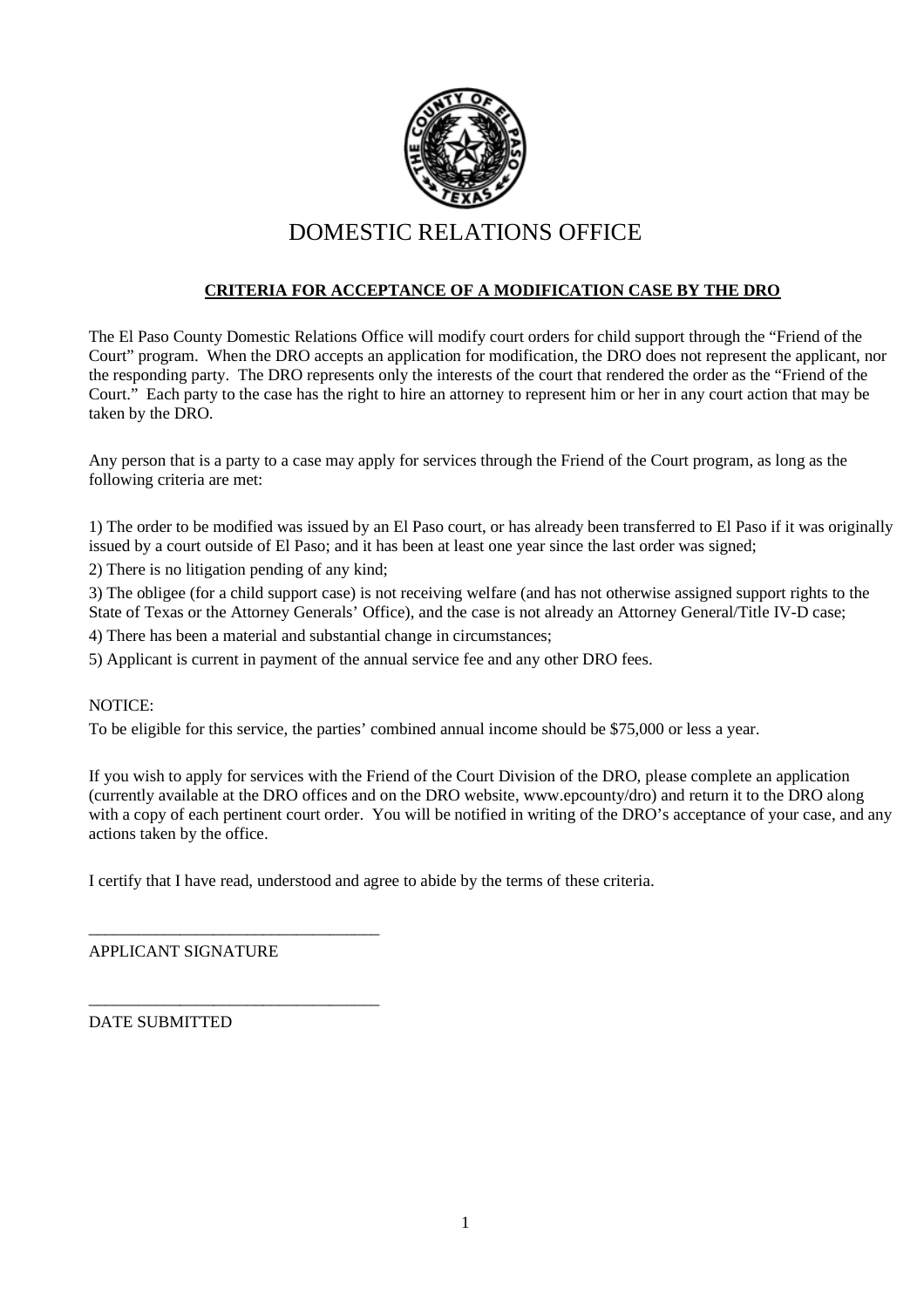

# **CHILD SUPPORT MODIFICATION REVIEW QUESTIONNAIRE**

#### **INSTRUCTIONS**

Please type, print, or write clearly. Answer all questions as completely and accurately as you can. Please return the completed form along with copies of your income tax returns for the past two years, and your two most recent pay stubs. If you do not have these items, please send us your W-2 Forms for the past two years. If applicable copies of: Income Awards letters for SSI or SSDI, and Health Insurance Fee Schedule.

| Date:                                                                                                                                                                                                                                                                                  |                    |      |                                        | Cause Number: |             |  |
|----------------------------------------------------------------------------------------------------------------------------------------------------------------------------------------------------------------------------------------------------------------------------------------|--------------------|------|----------------------------------------|---------------|-------------|--|
| <b>INFORMATION ABOUT YOU (Please Print All Information)</b>                                                                                                                                                                                                                            |                    |      |                                        |               |             |  |
| Do you have an active case with the Office of the Attorney General? $\Box$                                                                                                                                                                                                             |                    |      | <b>Yes</b><br>N <sub>o</sub>           |               |             |  |
| Do you have pending legal action before the court? $\Box$ Yes $\Box$ No                                                                                                                                                                                                                |                    |      |                                        |               |             |  |
| <b>Important Safety Information</b>                                                                                                                                                                                                                                                    |                    |      |                                        |               |             |  |
| If you have concerns about your child (ren)'s safety, there are some protections available in the child support process.                                                                                                                                                               |                    |      |                                        |               |             |  |
| Do you have concerns about any of the following?<br>• The other parent or other individuals having access to your physical contact information?<br>• Negotiating in person with the other parent?<br>• Contact with the other parent during exchange of the child(ren) for visitation? |                    |      |                                        |               |             |  |
| Do you have a protective order, police report, or other supporting document? $\vert$ Yes $\vert$ No If possible attach a copy of any documentation.<br>If you answered YES to either of the previous questions, you will be sent an Affidavit of Nondisclosure.                        |                    |      |                                        |               |             |  |
| Date of Birth<br>Name (Last, First, Middle)<br>Social Security No.<br>Relationship to Child(ren)                                                                                                                                                                                       |                    |      |                                        |               |             |  |
| <b>Address: Street Address</b>                                                                                                                                                                                                                                                         | Apt. #             | City |                                        | State         | ZIP Code    |  |
| Home Telephone No.                                                                                                                                                                                                                                                                     | Work Telephone No. |      | Do you have custody of the child(ren)? | $\sqcap$ YES  | $\sqcap$ NO |  |

|                                    | Do you have custody of the child reflection<br>$\Box$ i Eq<br>$\sqcup$ inde |                          |          |  |  |
|------------------------------------|-----------------------------------------------------------------------------|--------------------------|----------|--|--|
| Employer                           |                                                                             | Employer's Telephone No. |          |  |  |
| Employer's Address: Street Address | City                                                                        | State                    | ZIP Code |  |  |

### **INFORMATION ABOUT THE OTHER PARTY**

| Name (Last, First, Middle)         | Social Security No. |                          | Date of Birth |       | Relationship to Child(ren) |
|------------------------------------|---------------------|--------------------------|---------------|-------|----------------------------|
|                                    |                     |                          |               |       |                            |
| <b>Address: Street Address</b>     | Apt. #              | City                     |               | State | ZIP Code                   |
|                                    |                     |                          |               |       |                            |
| Current Employer                   |                     | Employer's Telephone No. |               |       | Home Telephone No.         |
|                                    |                     |                          |               |       |                            |
| Employer's Address: Street Address |                     | City                     |               |       | ZIP Code<br>State          |
|                                    |                     |                          |               |       |                            |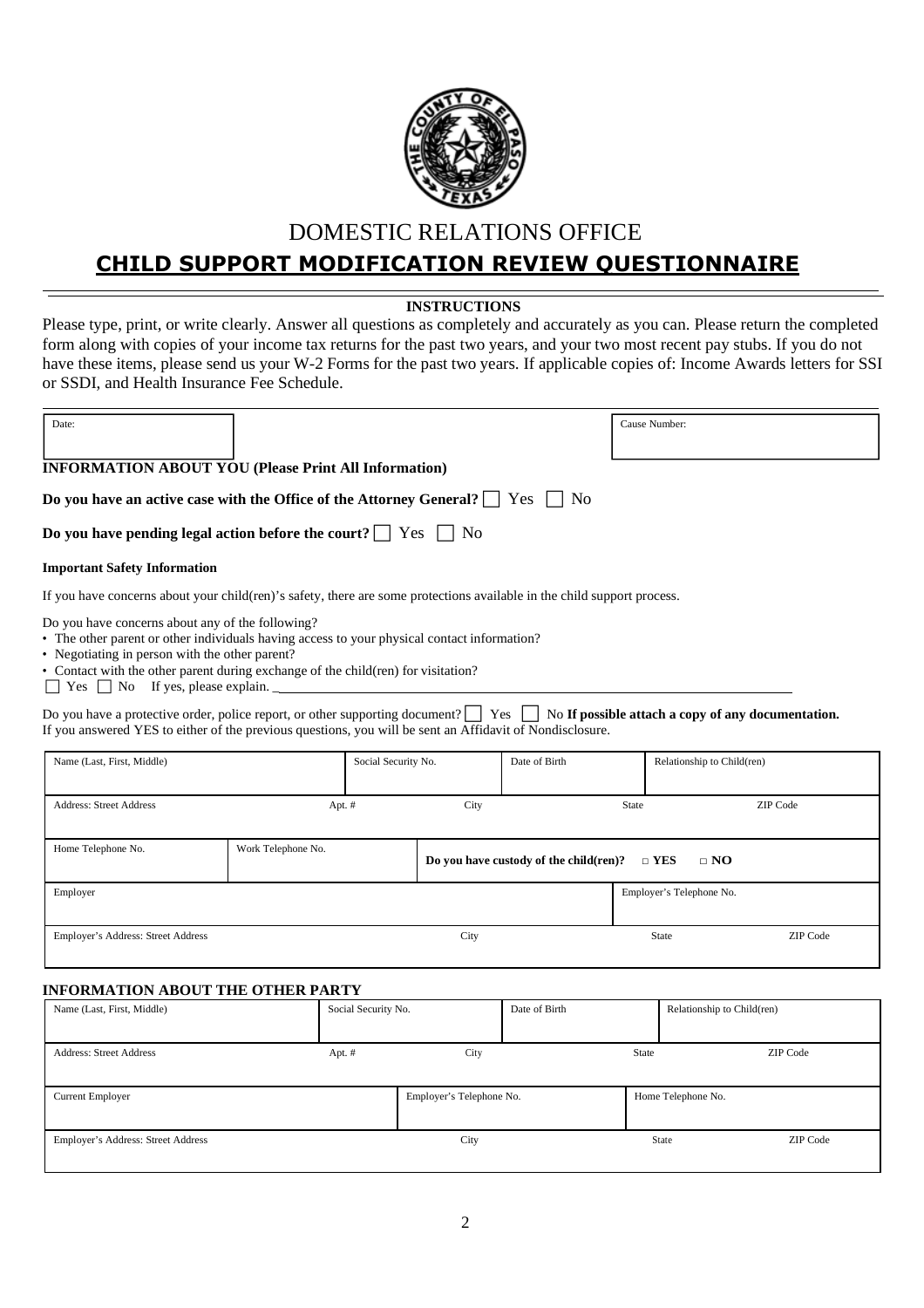

### **INFORMATION ABOUT THE CHILD(REN)** (List only your children with the other party named above.)

| Name (Last, First, Middle) | <b>Sex</b> | <b>Social Security Number</b> | Date of Birth | <b>Place of Birth</b> |
|----------------------------|------------|-------------------------------|---------------|-----------------------|
|                            |            |                               |               |                       |
|                            |            |                               |               |                       |
|                            |            |                               |               |                       |
|                            |            |                               |               |                       |
|                            |            |                               |               |                       |

**\*Are any of the children listed above disabled?**  $\Box$  Yes  $\Box$  No **FINANCIAL INFORMATION**

|                                                                 | <b>CURRENT</b>     | <b>INFORMATION AT TIME OF</b><br><b>LAST SUPPORT ORDER</b> |
|-----------------------------------------------------------------|--------------------|------------------------------------------------------------|
|                                                                 | <b>INFORMATION</b> |                                                            |
| YOUR GROSS (before any deductions) MONTHLY INCOME FROM:         | <b>AMOUNT</b>      | <b>AMOUNT</b>                                              |
| Salary and Wages (including commissions, bonuses, and overtime) |                    |                                                            |
| Self-Employment                                                 |                    |                                                            |
| Pensions and Retirement                                         |                    |                                                            |
| Social Security Benefits                                        |                    |                                                            |
| <b>Unemployment Benefits</b>                                    |                    |                                                            |
| Disability and Workers' Compensation Benefits                   |                    |                                                            |
| Dividends and Interest                                          |                    |                                                            |
| <b>Net Rentals</b>                                              |                    |                                                            |
| Other (specify):                                                |                    |                                                            |
| <b>TOTAL MONTHLY INCOME</b>                                     |                    | 0                                                          |

|                                                                       |               |                    | <b>CURRENT</b><br><b>INFORMATION</b> | <b>INFORMATION AT TIME OF</b><br><b>LAST SUPPORT ORDER</b> |
|-----------------------------------------------------------------------|---------------|--------------------|--------------------------------------|------------------------------------------------------------|
| YOUR MONTHLY DEDUCTIONS FOR:                                          |               |                    | <b>AMOUNT</b>                        | <b>AMOUNT</b>                                              |
| <b>Union Dues</b>                                                     |               |                    |                                      |                                                            |
| Health and Dental Insurance You Pay For Your Child(ren) On This Order |               |                    |                                      |                                                            |
| <b>Insurance Company</b>                                              | Policy Number | Child(ren) Covered |                                      |                                                            |
|                                                                       |               |                    |                                      |                                                            |
|                                                                       |               |                    |                                      |                                                            |
|                                                                       |               |                    |                                      |                                                            |
|                                                                       |               |                    |                                      |                                                            |
|                                                                       |               |                    |                                      |                                                            |
| TOTAL MONTHLY<br><b>DEDUCTIONS</b>                                    |               |                    | 0                                    | 10                                                         |

|                  | <b>CURRENT</b>     | INFORMATION AT TIME OF<br><b>LAST SUPPORT ORDER</b> |
|------------------|--------------------|-----------------------------------------------------|
|                  | <b>INFORMATION</b> |                                                     |
| <b>CHILDREN:</b> | <b>NUMBER</b>      | <b>NUMBER</b>                                       |
|                  |                    |                                                     |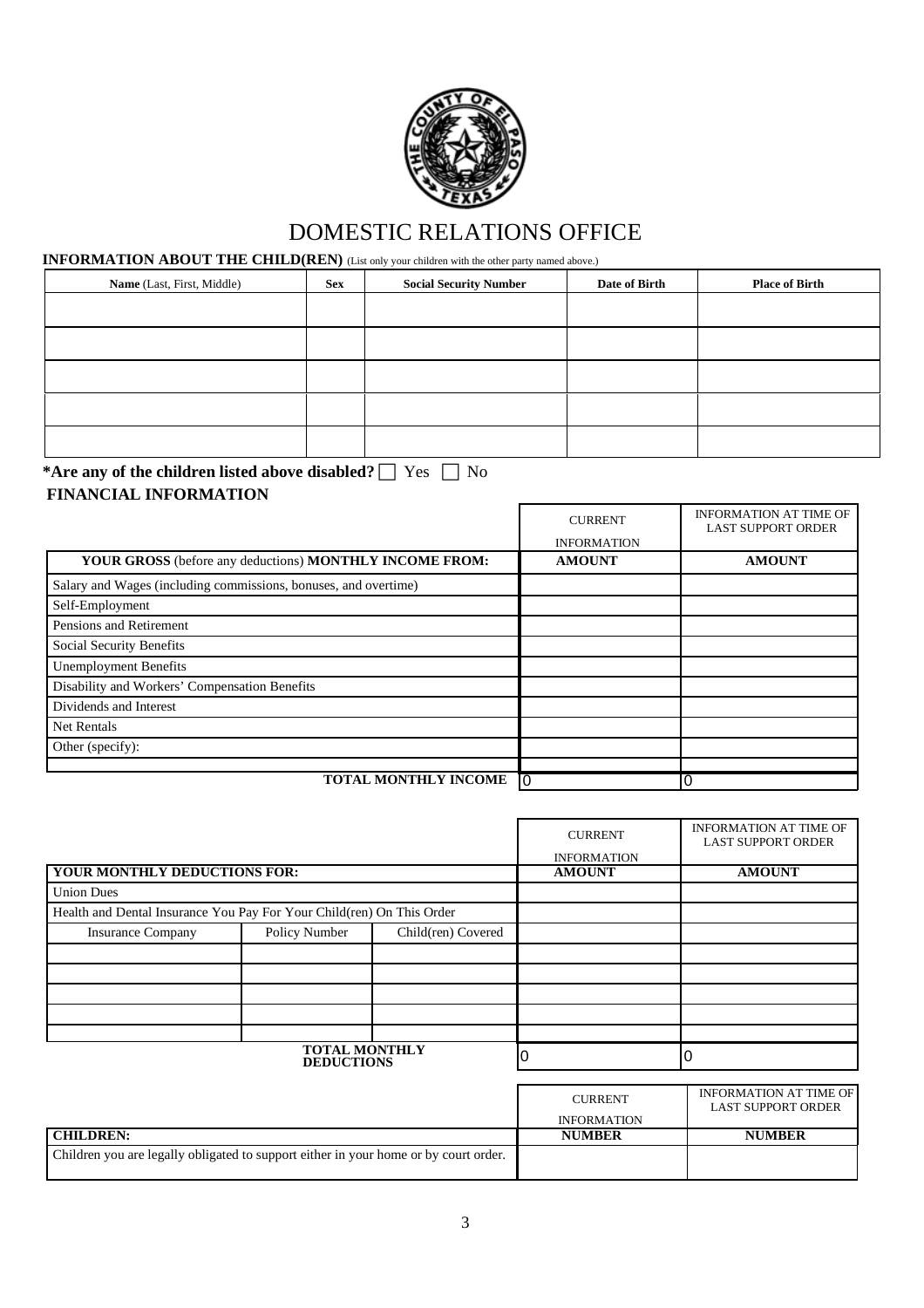

#### **ADDITIONAL INFORMATION FROM THE NON-CUSTODIAL PARENT:**

|                                               |                                            | <b>CURRENT</b>     | <b>INFORMATION AT TIME OF</b><br><b>LAST SUPPORT ORDER</b> |
|-----------------------------------------------|--------------------------------------------|--------------------|------------------------------------------------------------|
|                                               |                                            | <b>INFORMATION</b> |                                                            |
| <b>YOUR ASSETS:</b>                           |                                            | <b>AMOUNT</b>      | <b>AMOUNT</b>                                              |
| Cash On Hand                                  |                                            |                    |                                                            |
| Money in Checking Accounts                    |                                            |                    |                                                            |
| Money in Savings Accounts                     |                                            |                    |                                                            |
| Money in Any Other Accounts                   |                                            |                    |                                                            |
| <b>Retirement or Pension Funds</b>            |                                            |                    |                                                            |
| Life Insurance Cash Value                     |                                            |                    |                                                            |
| Stocks, Bonds, or Other Investment Securities |                                            |                    |                                                            |
| <b>Real Estate</b>                            |                                            |                    |                                                            |
| Other Assets (please specify)                 |                                            |                    |                                                            |
|                                               |                                            |                    |                                                            |
|                                               | <b>TOTAL VALUE OF ALL</b><br><b>ASSETS</b> |                    |                                                            |

Read the statements below. Check the box next to those you believe are true, and explain why.

 $\_$  ,  $\_$  ,  $\_$  ,  $\_$  ,  $\_$  ,  $\_$  ,  $\_$  ,  $\_$  ,  $\_$  ,  $\_$  ,  $\_$  ,  $\_$  ,  $\_$  ,  $\_$  ,  $\_$  ,  $\_$  ,  $\_$  ,  $\_$  ,  $\_$  ,  $\_$  ,  $\_$  ,  $\_$  ,  $\_$  ,  $\_$  ,  $\_$  ,  $\_$  ,  $\_$  ,  $\_$  ,  $\_$  ,  $\_$  ,  $\_$  ,  $\_$  ,  $\_$  ,  $\_$  ,  $\_$  ,  $\_$  ,  $\_$  ,  $\_$  ,  $\_$  ,  $\_$  ,  $\_$  ,  $\_$  ,  $\_$  ,  $\_$  ,  $\_$  ,  $\_$  ,  $\_$  ,  $\_$  ,  $\_$  ,  $\_$  ,  $\_$  ,  $\_$  ,  $\_$  ,  $\_$  ,  $\_$  ,  $\_$  ,  $\_$  ,  $\_$  ,  $\_$  ,  $\_$  ,  $\_$  ,  $\_$  ,  $\_$  ,  $\_$  ,  $\_$  ,  $\_$  ,  $\_$  ,  $\_$  ,  $\_$  ,  $\_$  ,  $\_$  ,  $\_$  ,  $\_$  ,  $\_$  ,  $\_$  , and the set of the set of the set of the set of the set of the set of the set of the set of the set of the set of the set of the set of the set of the set of the set of the set of the set of the set of the set of th

 $\overline{\phantom{a}}$  , where  $\overline{\phantom{a}}$ 

□ The other parent's income has substantially (check one) □ increased □ decreased since the date of the current child support order.

By how much?  $\frac{1}{2}$  per per

Explain why

Do you have any other children, not already mentioned in this questionnaire, **who currently live with you?**

□ Yes □ No If "yes", complete the box below. Do **not** include stepchildren.

| <b>Name</b> (Last, First, Middle) | <b>Sex</b> | <b>Social Security #</b> | Date of Birth | <b>Place of Birth</b> |
|-----------------------------------|------------|--------------------------|---------------|-----------------------|
|                                   |            |                          |               |                       |
|                                   |            |                          |               |                       |